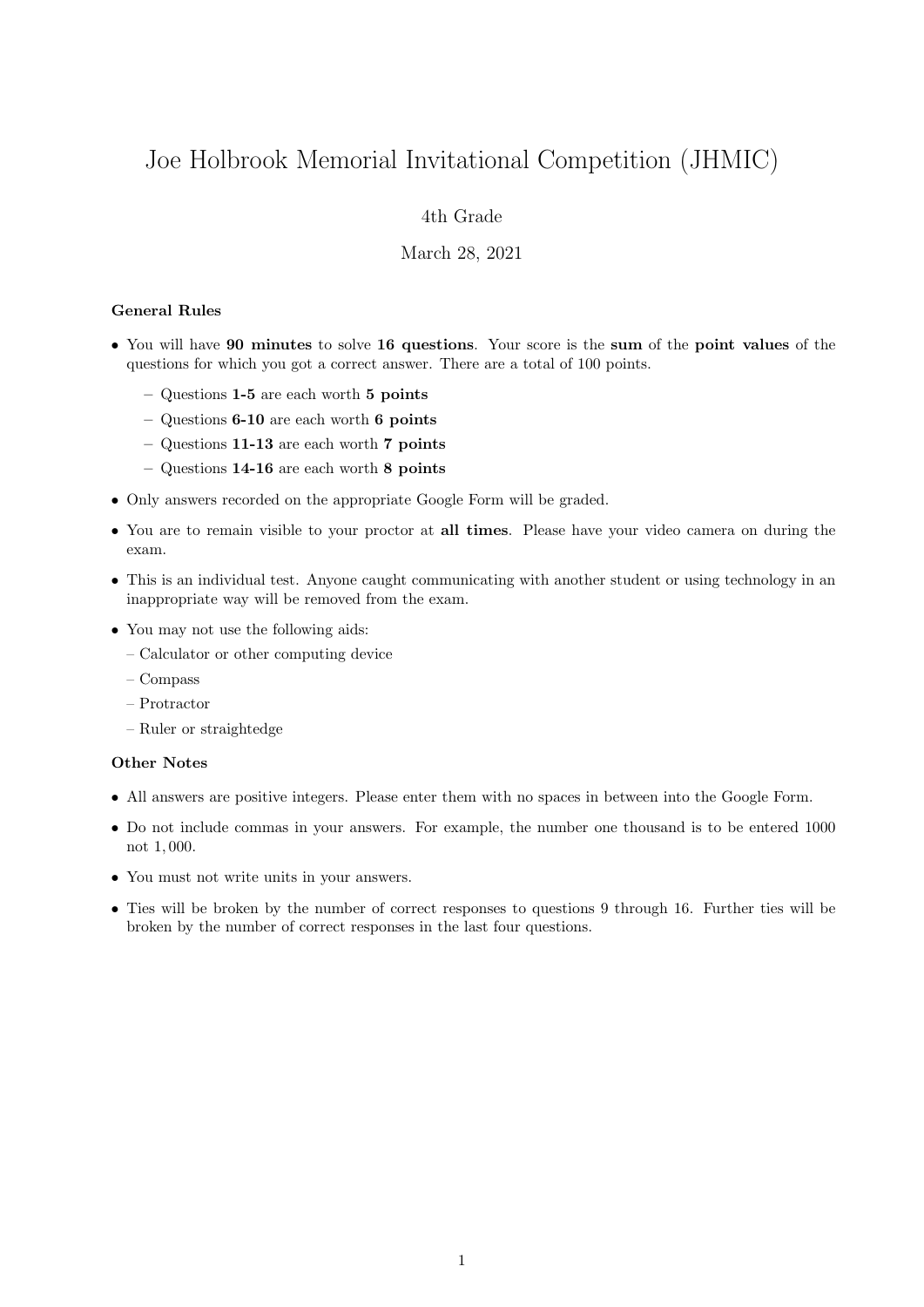- 1. [5 pts] Compute  $3(14+12) + 7(15+11)$ .
- 2. [5 pts] When choosing his outfit, Nikhil has three choices for a shirt, four choices for pants, and five choices for his hat. However, he doesn't like 10 percent of the possible outfits he can create. Of the outfits he can create, how many does Nikhil like?
- 3. [5 pts] Find the smallest prime such that 2 plus that prime is not a prime or a square.
- 4. [5 pts] A polygon is formed by taking square ABCD and gluing on an equilateral triangle that shares side  $AB$  with the square, then gluing on a square that shares side  $BC$  with the square, then gluing on a regular pentagon that shares side CD with the square, and finally a regular hexagon is glued on sharing side DA with the square. None of the shapes overlap with each other and are all on the same plane. How many sides does the polygon formed have?
- 5. [5 pts] A fair six sided die with the numbers 1 through 6 on its sides is rolled twice. The probability that the sum of the numbers rolled is prime is  $\frac{a}{b}$  in simplest terms. What is  $a + b$ ?
- 6. [6 pts] Fill in the other seven numbers in the following 3 by 3 grid with the numbers from 1-9 excluding 3 and 9 such that the sum of the numbers in each row is equal and the sum of the numbers in each column is equal and each number is used exactly once. Let  $a$  be the product of the four numbers in the corners and b be the sum of the four numbers in the corners. What is  $a + b$ ?



- 7. [6 pts] Two sides of a right triangle are 5 and 2. What is the minimum posssible value of the square of the area?
- 8. [6 pts] Three cows and two sheep can paint a barn in the same amount of time as a cow and seven sheep. Given that a cow can paint the barn in 5 hours, how many minutes will it take two cows and five sheep to paint the barn?
- 9. [6 pts] Let  $S(k)$  be the number of ways to write k as the sum of two primes (the order of the primes do not matter). Compute the value of:

$$
S(1) + S(3) + S(5) + \cdots + S(17) + S(19)
$$

10. [6 pts] Nikhil and Jaiden are in a knockout style tournament with two other people. Initially, people are paired up against a random opponent and each person has a  $\frac{1}{2}$  chance of winning and moving on the next round. The probability that Nikhil and Jaiden meet in the final and Nikhil wins can be written as  $\frac{a}{b}$  in simplest form. What is  $a + b$ ? The diagram below illustrates what a knockout style tournament may look like.



- 11. [7 pts] A set of distinct positive integers has the property that exactly half aren't divisible by 6, exactly a third aren't divisible by 2, and exactly a sixth aren't divisible by 3. What is the smallest possible sum of the elements of this set?
- 12. [7 pts] The set of five distinct numbers  $\{a, b, c, d, e\}$  satisfy the property that the mean of the medians of the five sets  $\{a, b, c, d\}$ ,  $\{a, b, c, e\}$ ,  $\{a, b, d, e\}$ ,  $\{a, c, d, e\}$ , and  $\{b, c, d, e\}$  is equal to 1.2 times the median of the five means of these same sets. Given that the median of the original set is 51, what is the sum of its maximum and minimum element?